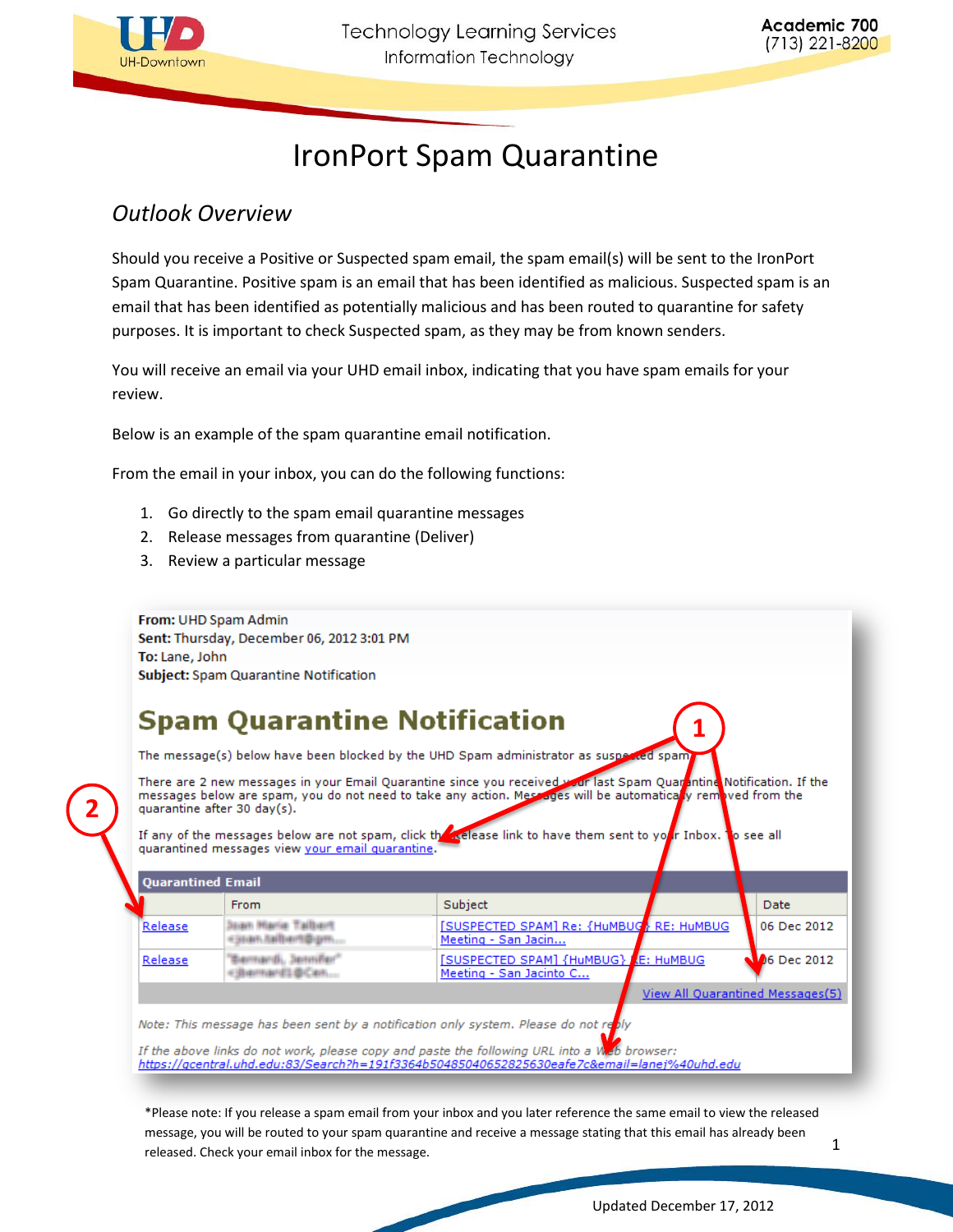

## *Spam Quarantine Overview*

Once in the IronPort Spam Quarantine, you will see a screen like the one below.

You will be able to perform the following functions:

- 1. [Read message](#page-2-0)
- 2. [Selection Action menu](#page-4-0)
	- a. Release messages from quarantine (deliver) or release message and add user to Safelist
	- b. Delete message (select individual, or delete all messages)
- 3. [Search messages](#page-5-0) (Quick & Advanced)
- 4. [Options \(Safelists / Blocklists\) and Help](#page-6-0)
- 5. [Customizing Item View per page](#page-7-0)

To learn about each item, click the link to be taken to that section in the training document.

| ախվա<br>IronPort Spam Quarantine<br><b>CISCO</b>                                                                                           |                               |                                  | Welcome: lanej@uhd.edu<br>Options $\div$ Help $\div$ |
|--------------------------------------------------------------------------------------------------------------------------------------------|-------------------------------|----------------------------------|------------------------------------------------------|
| <b>Spam Quarantine</b>                                                                                                                     |                               |                                  |                                                      |
| <b>Quick Search</b>                                                                                                                        |                               |                                  |                                                      |
|                                                                                                                                            | Search Messages:              | <b>Advanced Search</b><br>Search |                                                      |
| <b>Messages</b>                                                                                                                            |                               |                                  | <b>Items per page 25</b>                             |
| Displaying $1 - 4$ of 4 items.                                                                                                             |                               |                                  |                                                      |
| Select Action<br>$\overline{\phantom{a}}$                                                                                                  | Submit                        |                                  |                                                      |
| From                                                                                                                                       | Subject                       | Date $\blacktriangledown$        | <b>Size</b>                                          |
| Sharyl Senset <6                                                                                                                           | ROSITIVE SPAM] john           | 08 Dec 2012 00:36 (GMT -06:00)   | 8.0K                                                 |
| Sementi, Jermi                                                                                                                             | [SUSPECTED SPAM] {HuMBUG      | 06 Dec 2012 14:17 (GMT -06:00)   | 96.0K                                                |
| $\blacksquare$<br><b>John Heud +john</b>                                                                                                   | [SUSK CTED SPAM] Re: {Hu      | 05 Dec 2012 12:36 (GMT -06:00)   | 88.0K                                                |
| $\Box$<br>Salls, Martha"                                                                                                                   | [POSITIVE SPAM] {HuMBUG}      | 05 Dec 2012 12:30 (GMT -06:00)   | 488.0K                                               |
| Select Action<br>$\overline{\phantom{a}}$<br>Select Action<br>Release<br>-- Release<br>-- Release and Add to Safelist<br>Spam<br>-- Delete | Submit<br>2<br>complete text. |                                  |                                                      |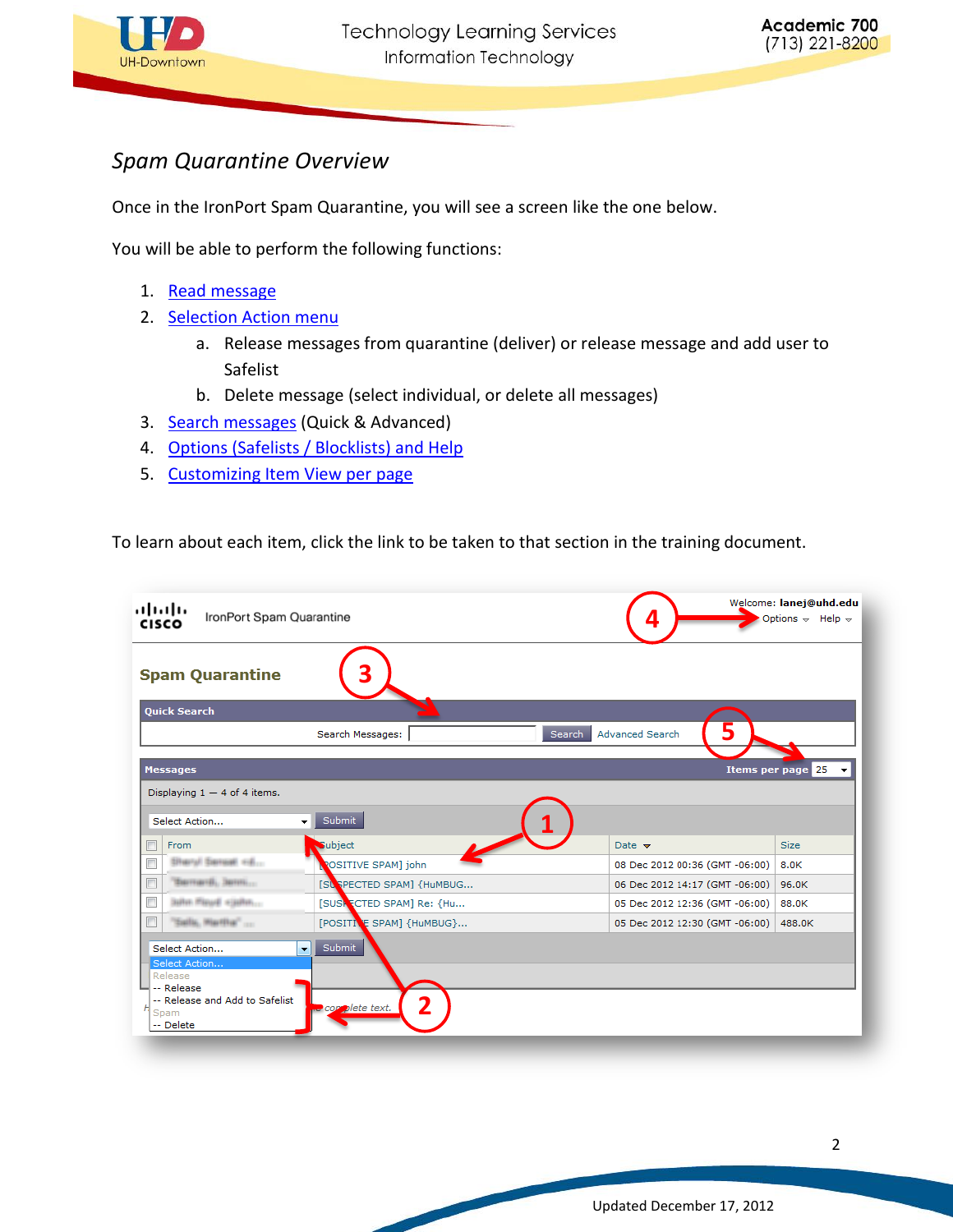

## <span id="page-2-0"></span>Reading a message in spam quarantine

1. Click the message's subject (located in the subject column)

| Select Action                  | Submit<br>۰              |                                |             |
|--------------------------------|--------------------------|--------------------------------|-------------|
| From                           | Subject                  | Date $\rightarrow$             | <b>Size</b> |
| lary) Saraat cd                | [POSITIVE SPAM] john     | 08 Dec 2012 00:36 (GMT -06:00) | 8.0K        |
| Sacregordi, Service.           | [SUSPECTED SPAM] {HuMBUG | 06 Dec 2012 14:17 (GMT -06:00) | 96.0K       |
|                                | [SUSPECTED SPAM] Re: {Hu | 05 Dec 2012 12:36 (GMT -06:00) | 88.0K       |
| sails, Martha                  | [POSITIVE SPAM] {HuMBUG} | 05 Dec 2012 12:30 (GMT -06:00) | 488.0K      |
| Select Action                  | Submit<br>۰              |                                |             |
| Displaying $1 - 4$ of 4 items. |                          |                                |             |

#### 2. The message will now populate in the Messages Details page. See below.

| << Back to messages                                                                                                                                   | < Previous Message   Next Message >                                                                                                                  |  |  |
|-------------------------------------------------------------------------------------------------------------------------------------------------------|------------------------------------------------------------------------------------------------------------------------------------------------------|--|--|
| <b>Message Details</b>                                                                                                                                |                                                                                                                                                      |  |  |
| Select Action                                                                                                                                         | Submit                                                                                                                                               |  |  |
| From:                                                                                                                                                 | "Bernardi, Jennifer" <jbernardid(central 83ux<="" th="" un=""></jbernardid(central>                                                                  |  |  |
| ஏர்னாஜெப்வி கவிட, விலர்தழ்தியிலிகம், நாவுஜியிலிகவிட, ரினமதாஜியிலிகவிட, கையப்புலியில்கிய, வெளமணதியிலிகவிட நாங்கேவிலதியிலிக்கவிட<br>Envelope Recipient: |                                                                                                                                                      |  |  |
| "humbugroup@googlegroups.com" <humbugroup@googlegroups.com><br/>To:</humbugroup@googlegroups.com>                                                     |                                                                                                                                                      |  |  |
| Subject:<br>[SUSPECTED SPAM] {HuMBUG} RE: HuMBUG Meeting - San Jacinto College                                                                        |                                                                                                                                                      |  |  |
|                                                                                                                                                       | Date: 06 Dec 2012 14:17 (GMT -06:00)                                                                                                                 |  |  |
| Jero/Ar Bernardi, Indinational Designer<br>UNIVARIABLE OF Miscollism<br>432-843-2143                                                                  | Faculty (beuslopment and Indiructional Support<br>Bernard Buh advirtially Bernard (@Carlind UR 40U) in<br>2048 Classroom and Bauer Building (CBE)    |  |  |
| Та: humbupmup@gonglepmaps.com<br>Sultimet: (HuMBUG) HuMBUG Heating - San Jacons College                                                               | ծառ։ Խա <del>ռնաբայցեքույնպույլու, առ</del> (ոսմե Auntugnujdgmyberwas.com) էր Ֆենք է Sels, Metha<br>Earth: WoodmassNey, Decarribar 25, 2012 12:30 PM |  |  |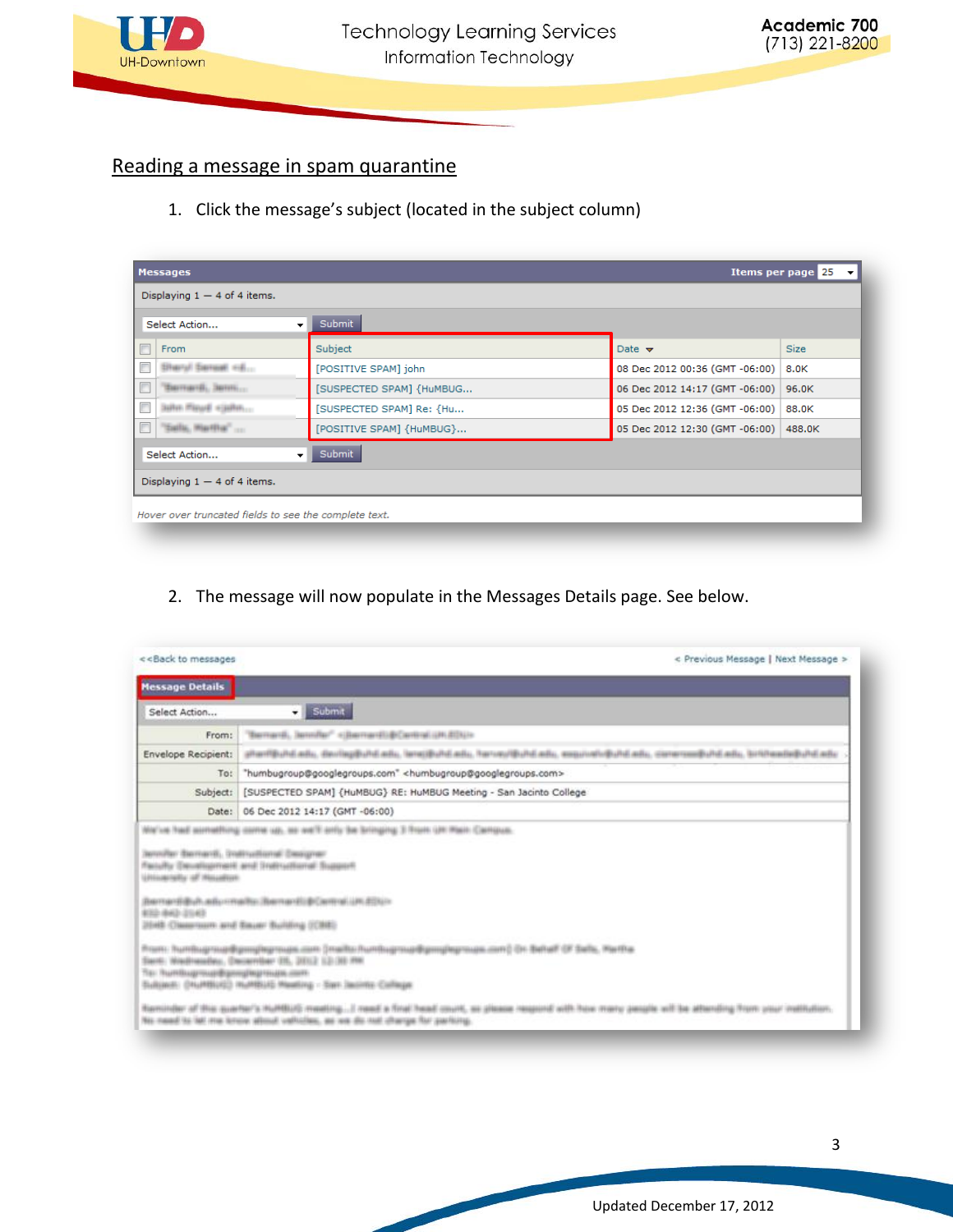

Once I've selected and opened a message to read/review, what can I do in the Messages Details page?

From the Select Action drop-down menu, you can select one of the functions below.



- a. Release
	- Removes a message from quarantine and delivers it to your email inbox
- b. Release and Add to Safelist
	- Removes a message from quarantine and delivers it to your email inbox
	- Adds the sender of the message to your safelist so future messages are not flagged as spam
- c. Delete
	- Deletes/removes message

Once selected, click the submit button to execute the action.

Please note, once you select one of the above options and click submit, you will receive an additional pop-up which will prompt you to release (confirm) or cancel your action.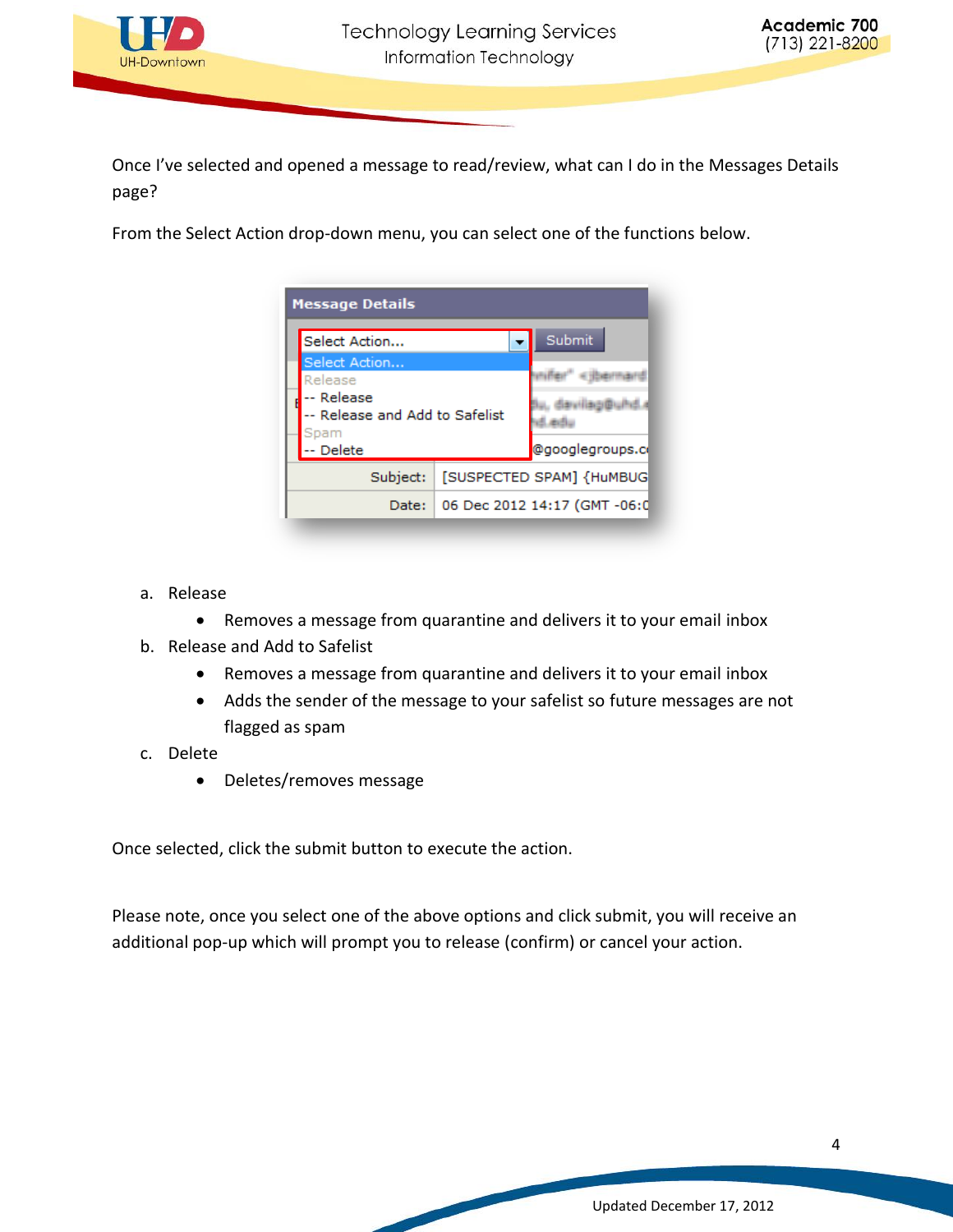

### <span id="page-4-0"></span>Select Action Menu Functionality

From the main Spam Quarantine page, you can: Release, Release and Add to Safelist, or Delete a spam message.

- 1. Simply check the box next to the message(s) you would like to perform an action for.
	- a. To select all messages, select the check box next to From
- 2. Choose the option you wish to perform from the Select Action Menu.
- 3. Click the Submit button.

| Displaying $1 - 4$ of 4 items.                                    |                               |
|-------------------------------------------------------------------|-------------------------------|
| Select Action                                                     | Submit                        |
| From                                                              | Subject                       |
| Sheryl Sensat <d< td=""><td>[POSITIVE SPAM] john</td></d<>        | [POSITIVE SPAM] john          |
| $\mathbf 2$<br>'Bernardi, Jenni                                   | 3<br>[SUSPECTED SPAM] {HuMBUG |
| John Floyd <john< td=""><td>[SUSPECTED SPAM] Re: {Hu</td></john<> | [SUSPECTED SPAM] Re: {Hu      |
| 'Sells, Martha"                                                   | [POSITIVE SPAM] {HuMBoG}      |
| Select Action<br>$\overline{\phantom{a}}$                         | Submit                        |
| Select Action                                                     |                               |
| Release<br>-- Release                                             |                               |
| -- Release and Add to Safelist<br>Spam<br>-- Delete               | he complete text.             |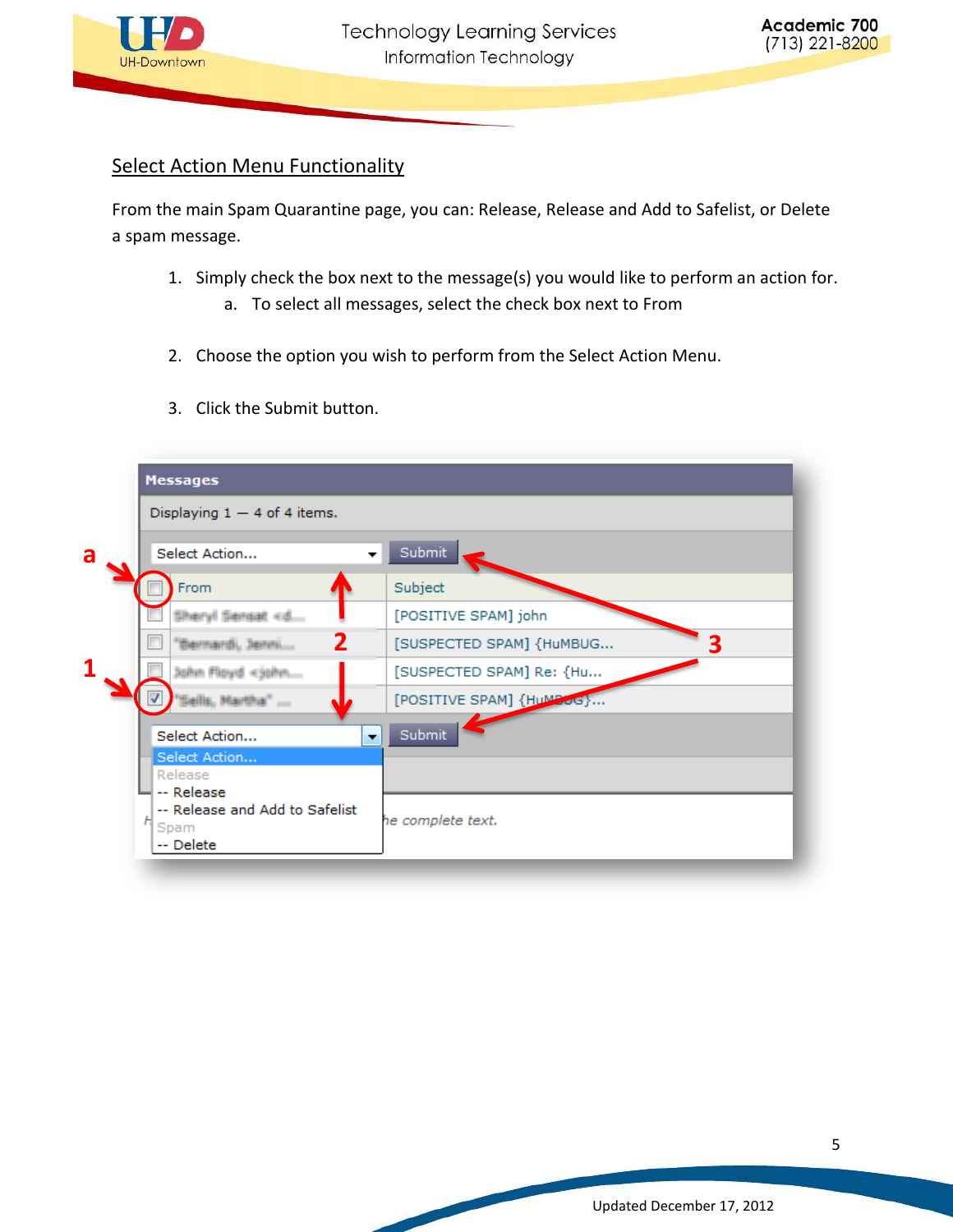

#### <span id="page-5-0"></span>Search Messages Functionality

The search field allows you to search your quarantined messages for a specific term or phrase in the 'From' or 'Subject' area. There are two ways you can search: basic and advanced.

Basic Quick Search allows you to simply type in your criteria and click the Search button.

| <b>Quick Search</b> |                                                   |  |
|---------------------|---------------------------------------------------|--|
|                     | Search Messages: humbug<br>Search Advanced Search |  |
| [ Clear Search ]    | 3 items found for humbug                          |  |

Advanced Search allows you to:

- 1. Modify when to search for Messages Received: today, last 7 days, or a particular date range
- 2. Where:
	- o Select Where to search: From or Subject
	- o And whether the search message type either: contains, is, begins with, ends with or does not contain
- 3. Type in search message text box

| ◎ Today<br>Last 7 days<br>Messages Received:<br><b>O</b> Date Range: 12/01/2012<br>12/10/2012<br>and<br>Where Subject $\blacktriangleright$<br>Contains<br>humbug<br>₩.<br>Search<br>3 items found for humbug | Advance Search   |  |
|---------------------------------------------------------------------------------------------------------------------------------------------------------------------------------------------------------------|------------------|--|
|                                                                                                                                                                                                               |                  |  |
|                                                                                                                                                                                                               |                  |  |
|                                                                                                                                                                                                               | [ Clear Search ] |  |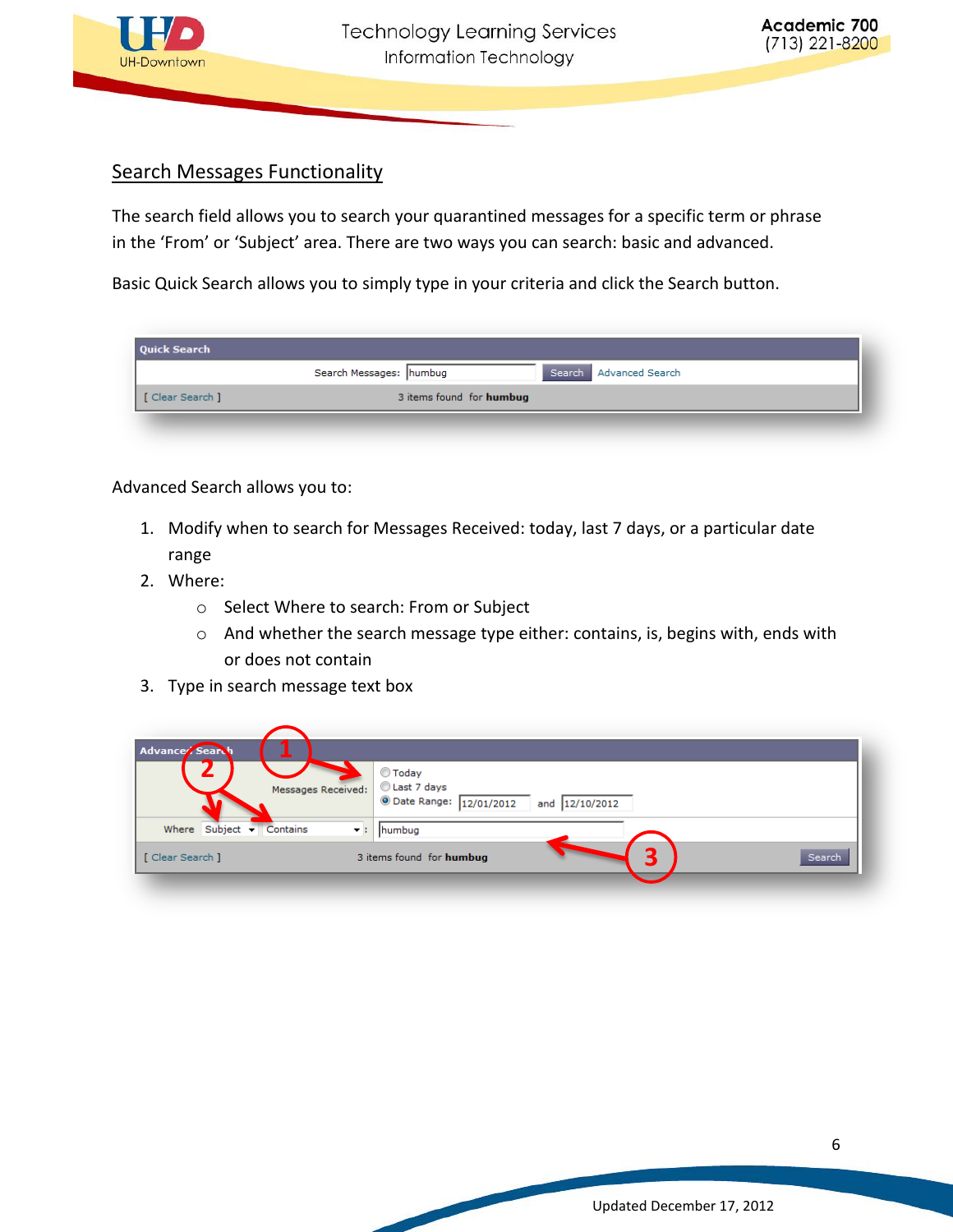

#### <span id="page-6-0"></span>Options (Safelist, Blocklist, & Languages) and Help

At the top, right side of the screen you will see the Options and Help menus.